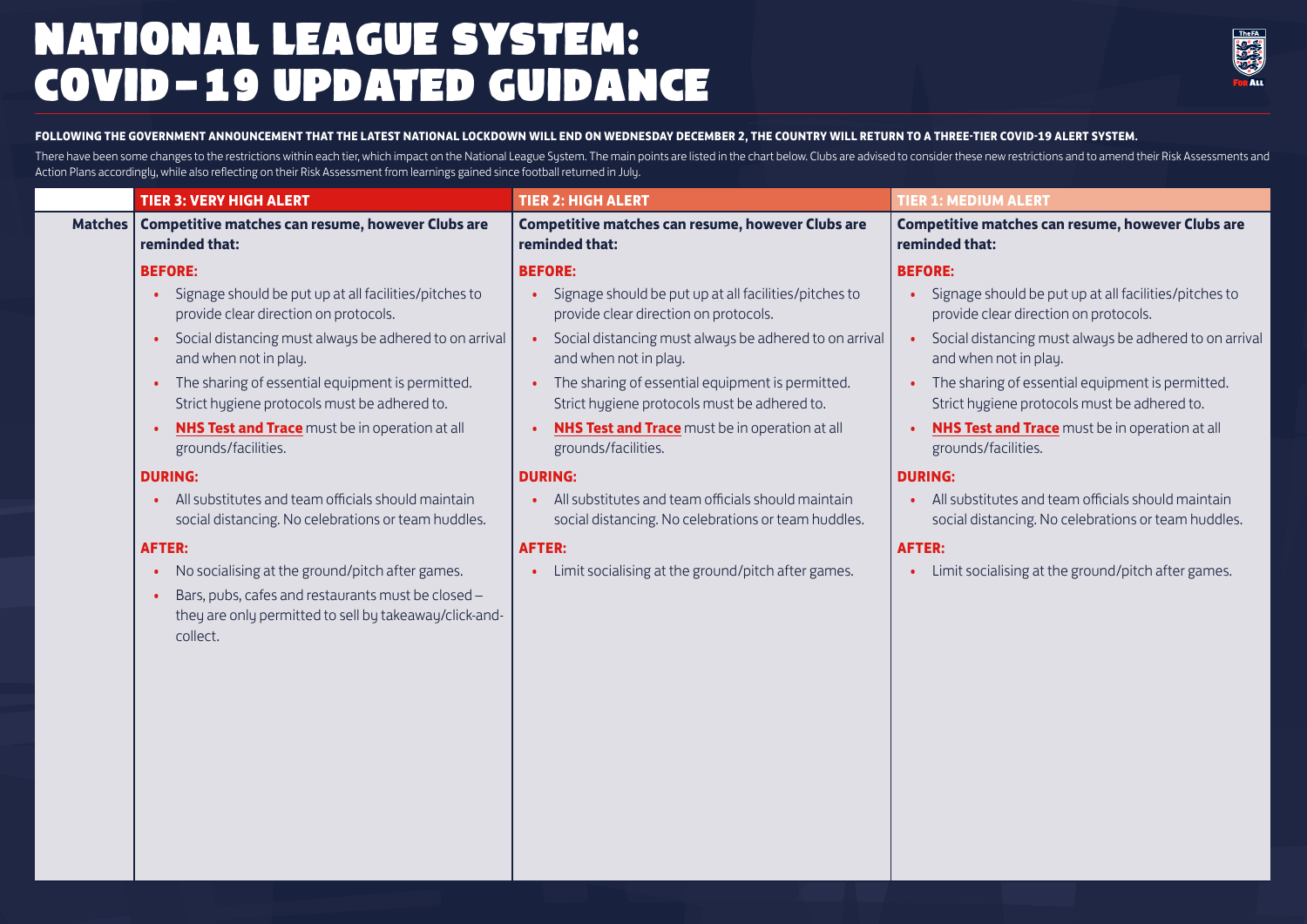## NATIONAL LEAGUE SYSTEM: COVID-19 UPDATED GUIDANCE (CONTINUED)



#### **FOLLOWING THE GOVERNMENT ANNOUNCEMENT THAT THE LATEST NATIONAL LOCKDOWN WILL END ON WEDNESDAY DECEMBER 2, THE COUNTRY WILL RETURN TO A THREE-TIER COVID-19 ALERT SYSTEM.**

There have been some changes to the restrictions within each tier, which impact on the National League Sustem. The main points are listed in the chart below. Clubs are advised to consider these new restrictions and to amen Action Plans accordingly, while also reflecting on their Risk Assessment from learnings gained since football returned in July.

|                 | <b>TIER 3: VERY HIGH ALERT</b>                              | <b>TIER 2: HIGH ALERT</b>                                   | <b>TIER 1: MEDIUM ALERT</b>                                 |
|-----------------|-------------------------------------------------------------|-------------------------------------------------------------|-------------------------------------------------------------|
| <b>Training</b> | All participants should minimise contact in                 | Outdoor training can take place.                            | Outdoor training can take place.                            |
|                 | training where possible, e.g. minimise tackles/             | All protocols on social distancing, hand sanitising,        | All protocols on social distancing, hand sanitising,        |
|                 | any drills or practices that require close contact.         | equipment sharing, facilities and NHS Test and Trace        | equipment sharing, facilities and <b>NHS Test and Trace</b> |
|                 | All protocols on social distancing, hand sanitising,        | must be strictly adhered to.                                | must be strictly adhered to.                                |
|                 | equipment sharing, facilities and <b>NHS Test and Trace</b> | Indoor football (including futsal) is only allowed if it is | Indoor football (including futsal) is only allowed if it is |
|                 | must be strictly adhered to.                                | possible for people to avoid mixing with people they do     | possible for people to avoid mixing with people they do     |
|                 | No indoor football (including futsal) is allowed.           | not live with (or with whom they share a support bubble).   | not live with (or with whom they share a support bubble).   |
|                 | There are exceptions for indoor disability football,        | There are exceptions for indoor disability football,        | There are exceptions for indoor disability football,        |
|                 | football within education settings (e.g. schools/           | football within education settings (e.g. schools/           | football within education settings (e.g. schools/           |
|                 | college/university) and supervised football for under-      | college/university) and supervised football for under-      | college/university) and supervised football for under-      |
|                 | 18s, which can take place with larger groups mixing.        | 18s, which can take place with larger groups mixing.        | 18s, which can take place with larger groups mixing.        |
| <b>Travel</b>   | Players and essential club staff at Steps 3-6 of the        | Players and essential club staff at Steps 3-6 of the        | Players and essential club staff at Steps 3-6 of the        |
|                 | National League System can travel into and out of           | National League System can travel into and out of Tier      | National League System can travel into and out of           |
|                 | Tier 3 areas.                                               | 3 areas.                                                    | Tier 3 areas.                                               |
|                 | Clubs must consider minimising shared or group              | Clubs must consider minimising shared or group travel       | Clubs must consider minimising shared or group              |
|                 | travel wherever possible.                                   | wherever possible.                                          | travel wherever possible.                                   |
|                 | Travel as individual support groups where possible.         | Travel as individual support groups where possible.         | Travel as individual support groups where possible.         |
|                 | Face coverings should be worn if sharing transport.         | Face coverings should be worn if sharing transport.         | Face coverings should be worn if sharing transport.         |
|                 | Consider seating arrangements to maximise distance          | Consider seating arrangements to maximise distance          | Consider seating arrangements to maximise distance          |
|                 | between people in the vehicle                               | between people in the vehicle.                              | between people in the vehicle                               |